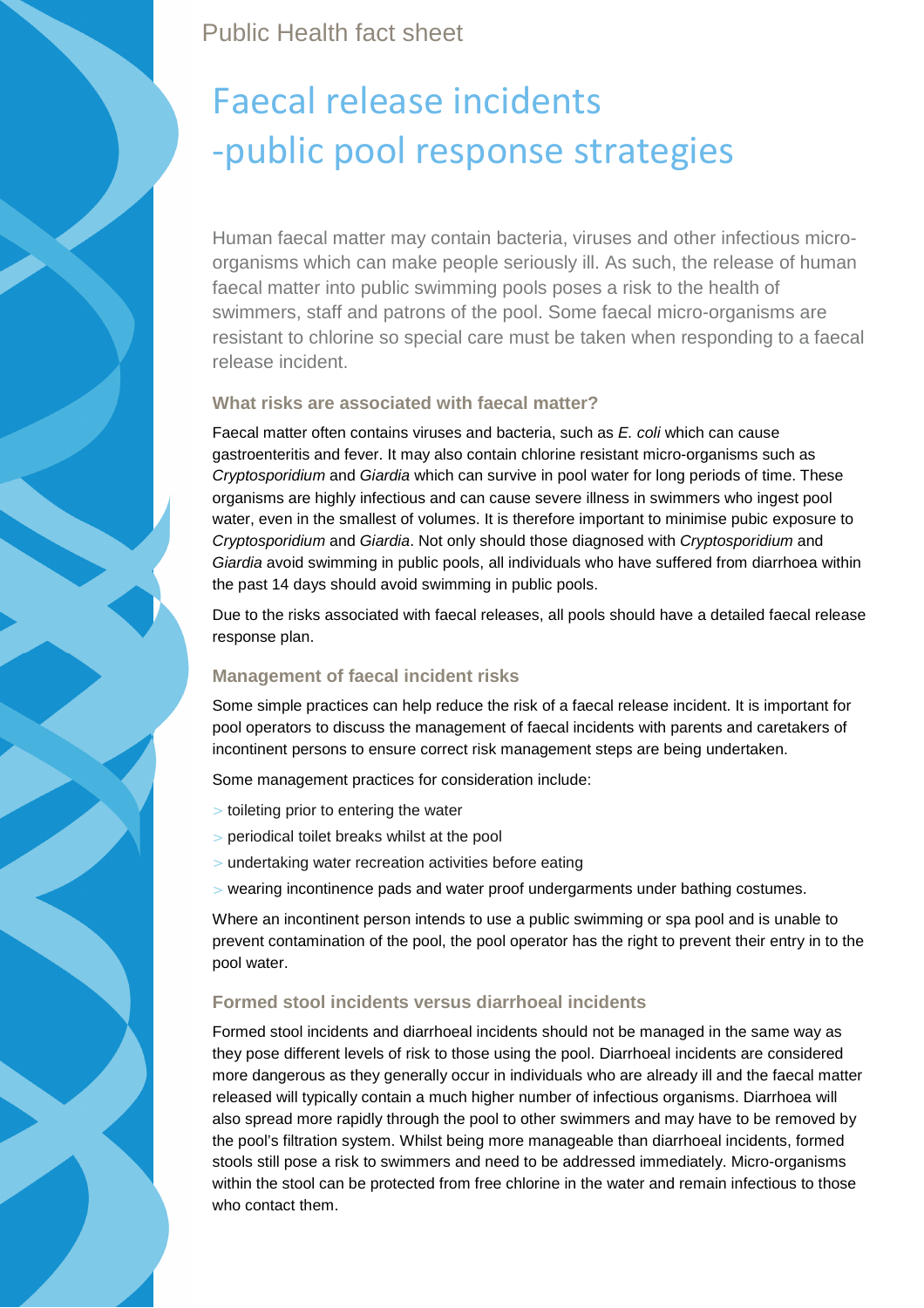Studies of faecal release incidents have determined that formed stools pose a very low risk of Cryptosporidium, though they may contain Giardia. In comparison diarrhoea has a high likelihood of containing Cryptosporidium, which is much more chlorine resistant than Giardia and is more difficult to destroy using conventional means.

For more information on *Cryptosporidium* and the risks it poses to public pools refer to: 'Minimising the risk of Cryptosporidium in public swimming pools and spa pools' located at http://www.dh.sa.gov.au/pehs/topics/water-swimming.htm

#### **Formed stool response**

Formed stools can act as a container for disease causing micro-organisms. If the faecal matter is solid, removing the faeces from the pool without breaking them apart will limit the degree of pool contamination. In the event of a formed stool incident the following steps should be taken.

- 1. Immediately direct all patrons to exit the pool, if any other pools share the same filtration system, patrons must also exit those pools.
- 2. Remove the stool from the pool using a fine mesh scoop or bucket and dispose of faecal matter in a toilet.
- 3. Based on the free chlorine level of the pool, determine the time necessary to kill Giardia (refer Appendix A).
- 4. Test the water to confirm that the free chlorine level is being achieved, and if not make corrections as necessary.
- 5. Allow patrons to return to the pool only after the determined time period has elapsed.
- 6. Record the incident, action taken and test results in the pool log books.

#### **Diarrhoeal stool response**

- 1. Immediately direct all patrons to exit the pool. If any other pools share the same filtration system, patrons must also exit those pools.
- 2. Remove as much faecal matter from the pool as possible using a scoop or bucket and dispose of faecal matter in a toilet.
- 3. Determine a target free chlorine level and time combination to achieve the CT (concentration x time) necessary to kill Cryptosporidium (refer Appendix A).
- 4. Raise the free chlorine concentration to achieve the CT value (see above) and maintain the pH at 7.5 or less.
- 5. Continue to operate the pumps and filtration systems throughout the process to ensure disinfection of the entire system.
- 6. The concentration of free chlorine and pH will need to be checked manually and recorded at the beginning, during (at least hourly, but ideally every 30 minutes), and at completion of the process to ensure the minimum CT value is achieved, and to ensure the accuracy of automatic dosing equipment (refer Appendix B).
- 7. Backwash the filter after reaching the CT inactivation value. Be sure the effluent is discharged directly to sewage. Do not return the backwash through the filter. Where appropriate, replace the filter media.
- 8. Before the pool is reopened for use, test the water to ensure that the total concentration of chlorine in the pool is below 10mg/L (ideally below 5mg/L). Sodium thiosulphate may be added to neutralise excess chlorine.
- 9. Record the incident, action taken and test results in the pool log books.
- 10. Allow patrons to return to the pool.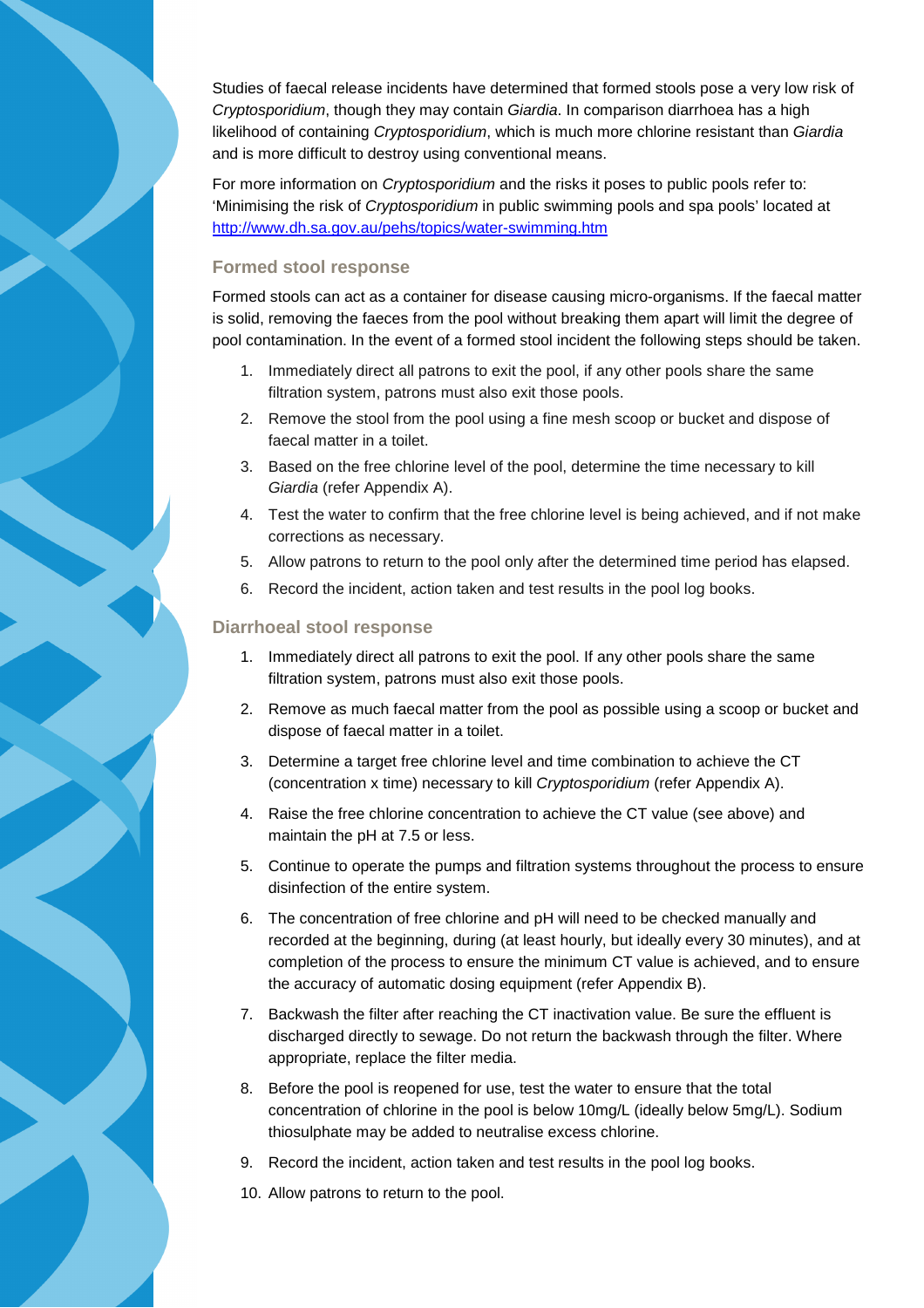It is important to properly clean and disinfect anything that has touched the stool. Scoops and buckets should have all visible faecal matter washed off then disinfected by placing them in the pool during decontamination. Vacuum systems are not recommended for removing faecal matter from the pool as they may become contaminated and/or clogged with faecal matter.

For information on CT values and how they can be achieved please refer to Appendix A.

#### **Decontamination of surfaces**

Bodily fluids including blood, vomit, urine and faecal matter may contain infectious microorganisms which pose a risk to the health of individuals exposed to them. Any surface which has been contaminated with bodily fluids should be immediately disinfected with a mixture of household bleach and water. A 1:9 dilution of household bleach to water should be made from liquid household bleach containing 4% sodium hypochlorite. As a bleach/water solution loses its strength quickly a fresh mixture should be made before each clean-up.

Bodily fluids on the pool deck should not be washed into the pool or the water circulation system.

#### **Protocol for decontaminating surfaces**

- 1. Block off the area of the spill from patrons until clean-up and disinfection is complete.
- 2. Put on disposable gloves to prevent contamination of hands.
- 3. Wipe up the spill using paper towels or absorbent material and place in plastic garbage bag.
- 4. Gently pour bleach solution onto all contaminated areas of the surface.
- 5. Let the bleach solution remain on the contaminated area for 20 minutes.
- 6. Wipe up the remaining bleach solution.
- 7. All non-disposable cleaning materials used such as mops and scrub brushes should be disinfected by saturating with the bleach solution and air dried.
- 8. Remove gloves and place in plastic garbage bags with all soiled cleaning materials.
- 9. Double-bag and securely tie-up plastic garbage bags and discard to general waste.

For more information on cryptosporidium and the risks it poses to public pools refer to: 'Minimising the risk of Cryptosporidium in public swimming pools and spa pools' located at http://www.dh.sa.gov.au/pehs/topics/water-swimming.htm

## For more information

**Health Protection Programs SA Health Telephone: 08 8226 7100 Fax: 08 8226 7102 Email: healthprotectionprograms@health.sa.gov.au www.sahealth.sa.gov.au**

© Department of Health and Ageing, Government of South Australia. All rights reserved. Last revised October 2011



http://www.ailf.aov.au/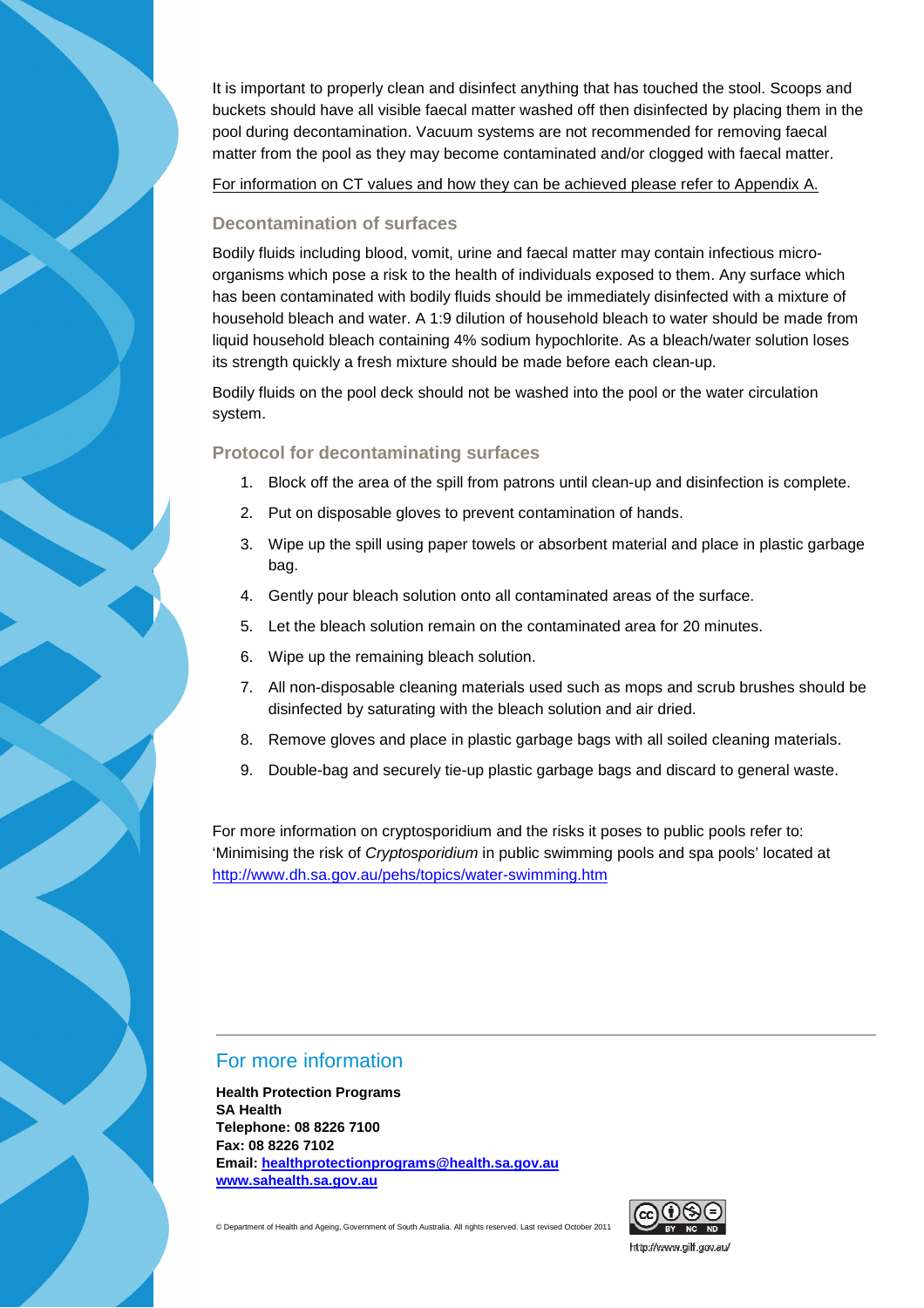# **APPENDIX A – Concentration x time (CT) reference tables**

For disinfection to occur a specific CT value must be achieved for each organism. A CT value can be calculated by multiplying the concentration of chlorine (mg/L) with the time (minutes) that the concentration is held. The following table details different concentration and time requirements which can be used to disinfect pool water after a faecal release incident using chlorine.

#### Note:

As there is no inactivation data for the use of bromine on Giardia or Cryptosporidium, pools using bromine as the primary disinfectant must use chlorine in response to a faecal incident.

# **Formed Stool Incident**

A chlorine CT value of 45 or higher is required to destroy Giardia.

| <b>Free Chlorine Concentration (mg/L)</b> | Time (minutes) | СT |
|-------------------------------------------|----------------|----|
|                                           | 15             | 45 |
|                                           | 22.5           | 45 |
|                                           | 45             | 45 |

# **Diarrhoeal incident**

A chlorine CT value of 15,300 or higher is required to destroy Cryptosporidium.

| Free chlorine concentration (mg/L) | Time (minutes/hours) | CT (15,300) |
|------------------------------------|----------------------|-------------|
| 40                                 | 382.5/6.375          | 15,300      |
| 30                                 | 510/8.5              | 15,300      |
| 25                                 | 612/10.2             | 15,300      |
| 20                                 | 765/12.75            | 15,300      |
| 15                                 | 1020/17              | 15,300      |
| 10                                 | 1530/25.5            | 15,300      |
| 5                                  | 3060/51              | 15,300      |